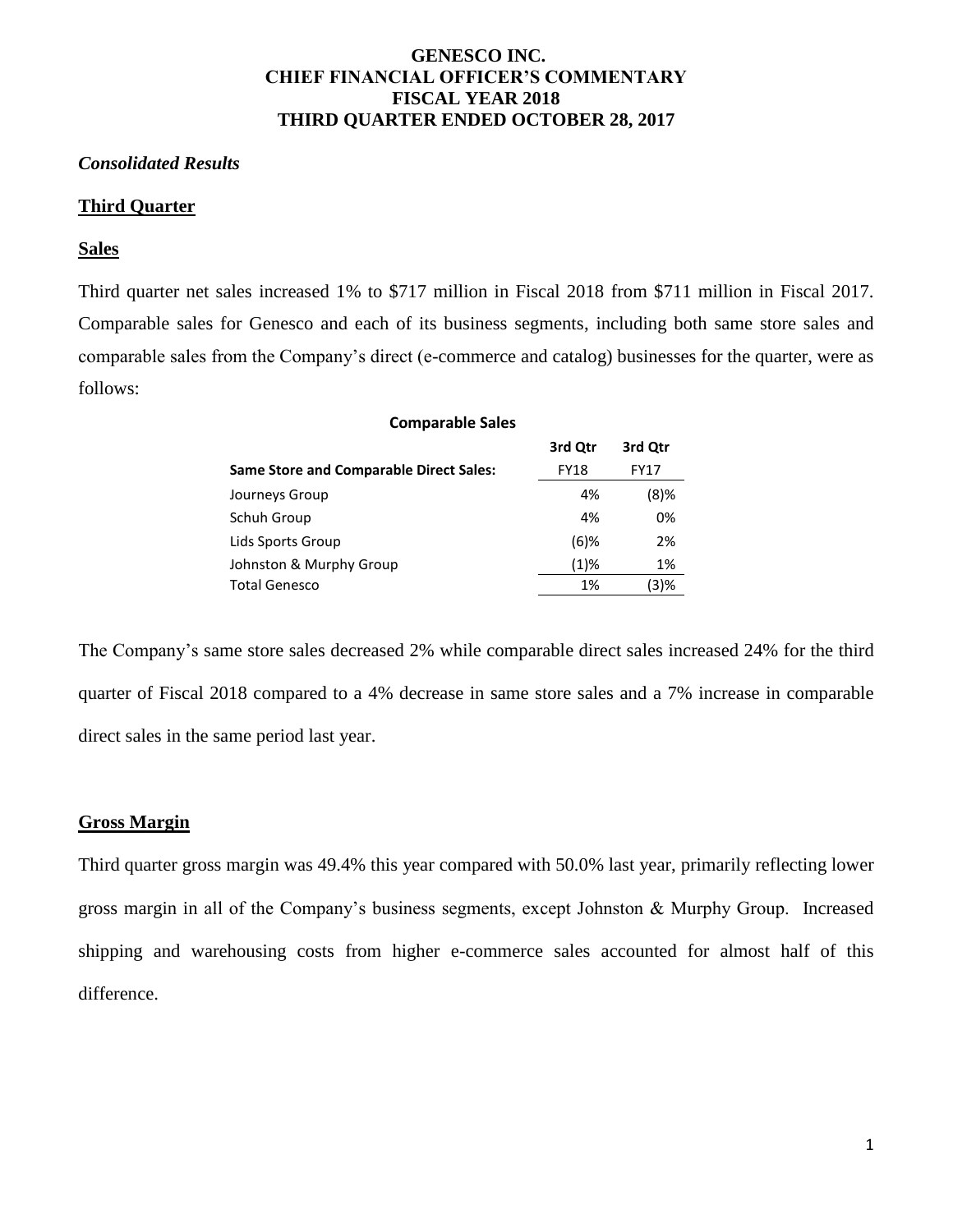## **SG&A**

Selling and administrative expense for the third quarter this year was 45.0% compared to 44.3% of sales last year. The increase in expenses as a percentage of sales reflects increased expenses in all of the Company's business segments, except Johnston & Murphy Group.

## **Goodwill Impairment, Asset Impairment and Other Items**

In the third quarter of Fiscal 2018, primarily because of the sustained decline of the Company's market value to a level below book value and underperformance relative to projected operating results, particularly in the Lids Sports Group, the Company concluded that it was appropriate to conduct an interim assessment of the recoverability of the carrying value of the goodwill on its balance sheet. Based upon this assessment, the Company recognized the full impairment of goodwill in the Lids Sports Group and recorded a non-cash impairment charge of \$182.2 million in the third quarter this year.

The asset impairment and other charge of \$1.4 million for the third quarter of Fiscal 2018 includes \$0.9 million in hurricane losses and \$0.5 million for asset impairments. The previous year's third quarter asset impairment and other charge of \$0.6 million was asset impairments. The goodwill impairment charge and asset impairment and other charge are referred to as "Excluded Items" in the discussion below.

#### **Operating Income (Loss)**

Genesco's operating loss for the third quarter was (\$152.4) million this year compared with earnings of \$40.3 million last year. Adjusted for the Excluded Items in both periods, operating income for the third quarter was \$31.3 million this year compared with \$40.9 million last year. Adjusted operating margin was 4.4% of sales in the third quarter of Fiscal 2018 and 5.8% last year. A reconciliation of non-GAAP financial measures to the most directly comparable GAAP measure is posted on the Company's website in conjunction with this document.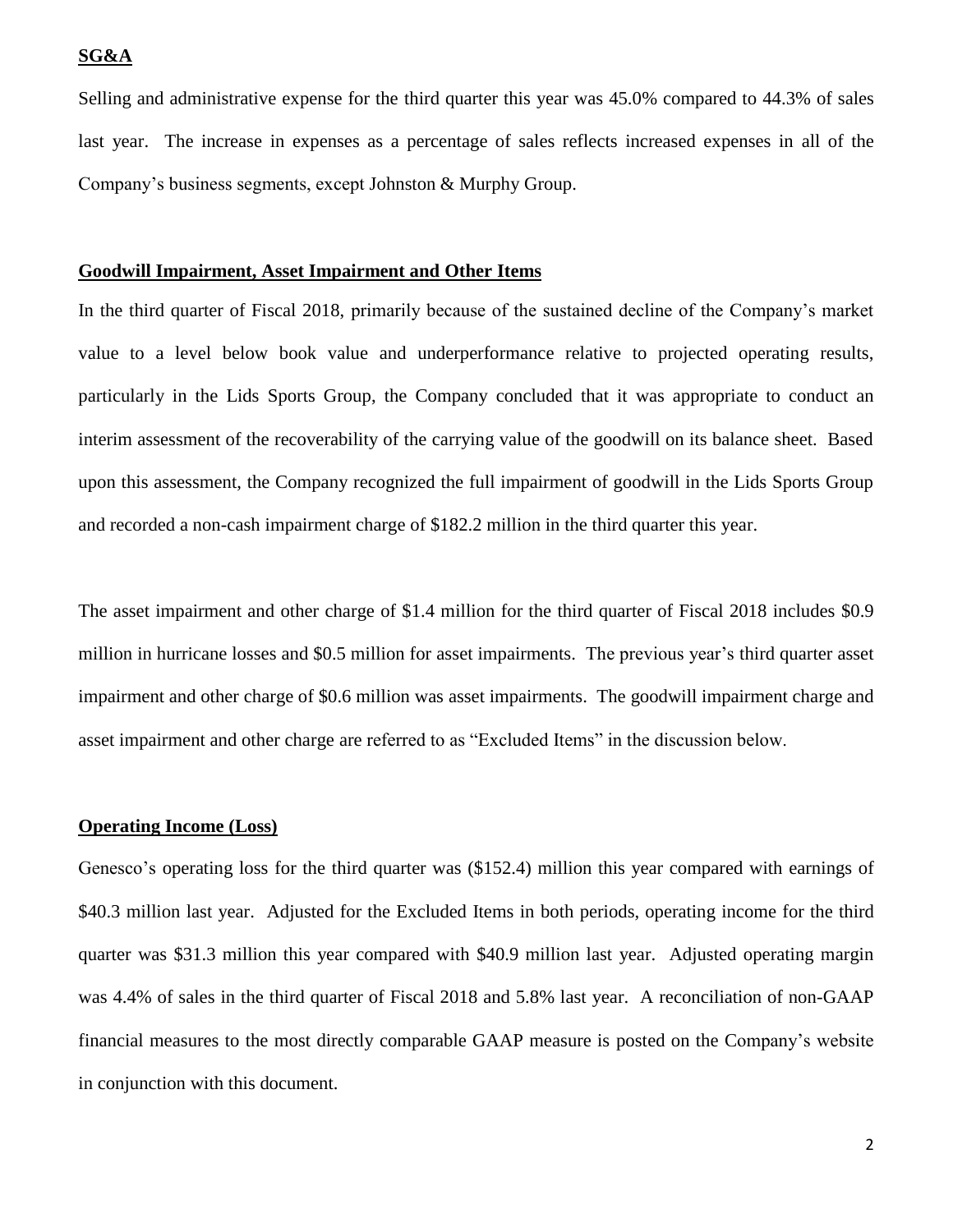#### **Interest Expense**

Net interest expense for the quarter was flat at \$1.5 million compared to last year.

## **Pretax Earnings (Loss)**

The pretax loss for the quarter was (\$153.9) million in Fiscal 2018 compared to pretax earnings of \$38.9 million last year. Adjusted for the Excluded Items in both years, pretax earnings for the quarter were \$29.8 million in Fiscal 2018 compared to \$39.4 million last year. A reconciliation of non-GAAP financial measures to the most directly comparable GAAP measure is posted on the company's website in conjunction with this document.

#### **Taxes**

The effective tax rate for the quarter was -7.1% in Fiscal 2018 compared to 33.2% last year. The adjusted tax rate, reflecting the exclusion of the Excluded Items, was 33.9% in Fiscal 2018 compared to 35.2% last year. The lower adjusted tax rate for this year reflects higher weighting of foreign income and heavier weighting of income tax credits. A reconciliation of non-GAAP financial measures to the most directly comparable GAAP measure is posted on the company's website in conjunction with this document.

## **Earnings (Loss) From Continuing Operations After Taxes**

The loss from continuing operations was (\$164.8) million, or (\$8.55) loss per diluted share, in the third quarter of Fiscal 2018, compared to \$25.9 million, or \$1.30 per diluted share, in the third quarter last year. Adjusted for the Excluded Items in both periods and using the adjusted tax rates, third quarter earnings from continuing operations were \$19.7 million, or \$1.02 per diluted share in Fiscal 2018, compared with \$25.5 million, or \$1.28 per diluted share, last year. A reconciliation of non-GAAP financial measures to the most directly comparable GAAP measure is posted on the company's website in conjunction with this document.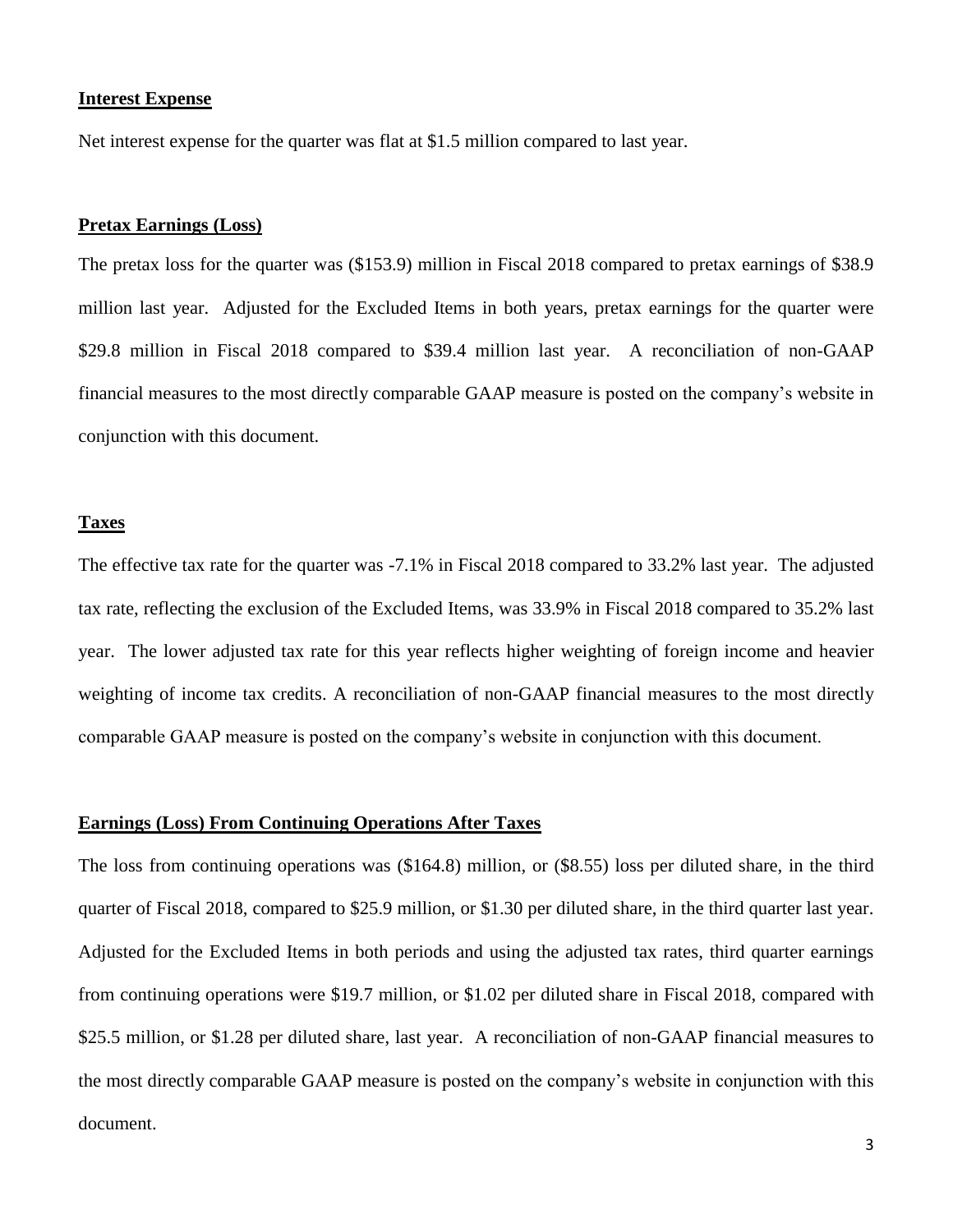## *Segment Results*

#### **Lids Sports Group**

Lids Sports Group's sales for the third quarter decreased 9.5% to \$181 million from \$200 million last year, reflecting a decrease in the Group's store count of 90 stores in the last year and negative comparable sales. Comparable sales, including both same store and comparable direct sales, decreased 6% this year compared to an increase of 2% last year.

The Group's gross margin as a percent of sales decreased 110 basis points primarily reflecting increased promotional activity. SG&A expense as a percent of sales increased 190 basis points, reflecting the inability to leverage expenses due to the negative comparable sales for the quarter, partially offset by decreased bonus expenses.

The Group's third quarter operating income for Fiscal 2018 was \$2.0 million, or 1.1% of sales, down from \$8.2 million, or 4.1% of sales, last year.

## **Journeys Group**

Journeys Group's sales for the quarter increased 6.2% to \$334 million from \$314 million last year. Combined comparable sales increased 4% for the third quarter of Fiscal 2018 compared with an 8% decrease last year.

Gross margin for the Journeys Group decreased 60 basis points in the quarter due primarily to lower initial margins due to changes in product mix and higher shipping and warehouse expenses. The Journeys Group's SG&A expense increased 30 basis points as a percent of sales for the third quarter, reflecting increased selling salaries and advertising expenses, partially offset by decreased rent and credit card expenses.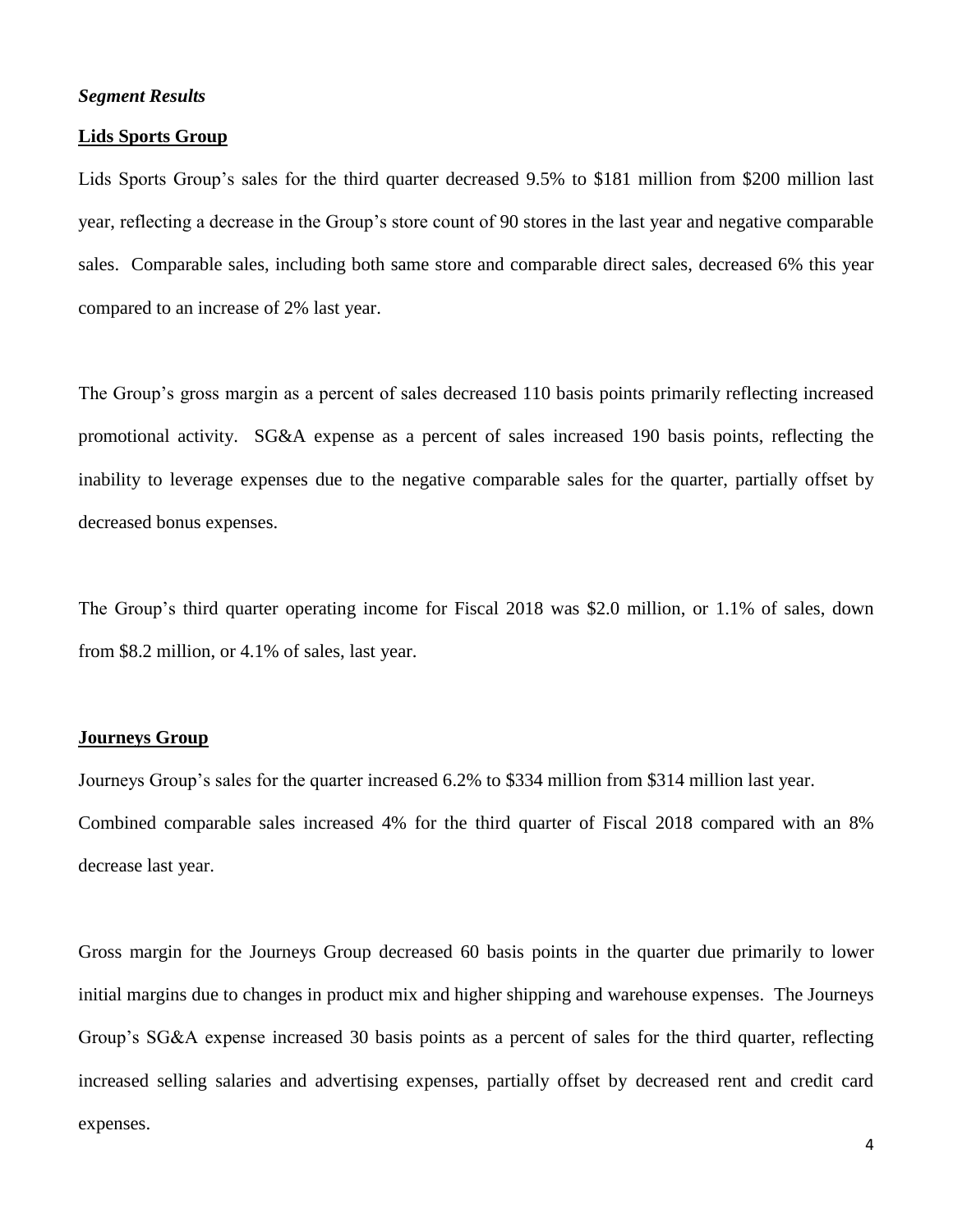The Journeys Group's operating income for the third quarter of Fiscal 2018 was \$24.3 million, or 7.3% of sales, compared to \$25.7 million, or 8.2% of sales, last year.

#### **Schuh Group**

Schuh Group's sales for the quarter increased 12.7% to \$101 million, compared to \$90 million last year. Schuh Group sales increased \$2.2 million due to increases in exchange rates during the third quarter this year compared to the same period last year. Total comparable sales increased 4% compared to flat comparable sales last year.

Gross margin for Schuh Group decreased 10 basis points in the quarter due primarily to lower initial margins due to changes in sales mix and increased promotional activity, mostly offset by improved margins from certain product categories. Schuh Group's SG&A expense increased 20 basis points due to foreign exchange gains in the prior year and increased bonus expense, partially offset by decreased selling salaries and depreciation expense.

Schuh Group's operating income for the third quarter of Fiscal 2018 was \$7.1 million, or 7.0% of sales compared with \$6.6 million, or 7.3% of sales last year.

#### **Johnston & Murphy Group**

Johnston & Murphy Group's third quarter sales increased 2.8%, to \$74 million, compared to \$72 million in the third quarter last year.

Johnston & Murphy wholesale sales increased 3% for the quarter. Combined comparable sales decreased 1% for the third quarter of Fiscal 2018 compared to a 1% increase last year.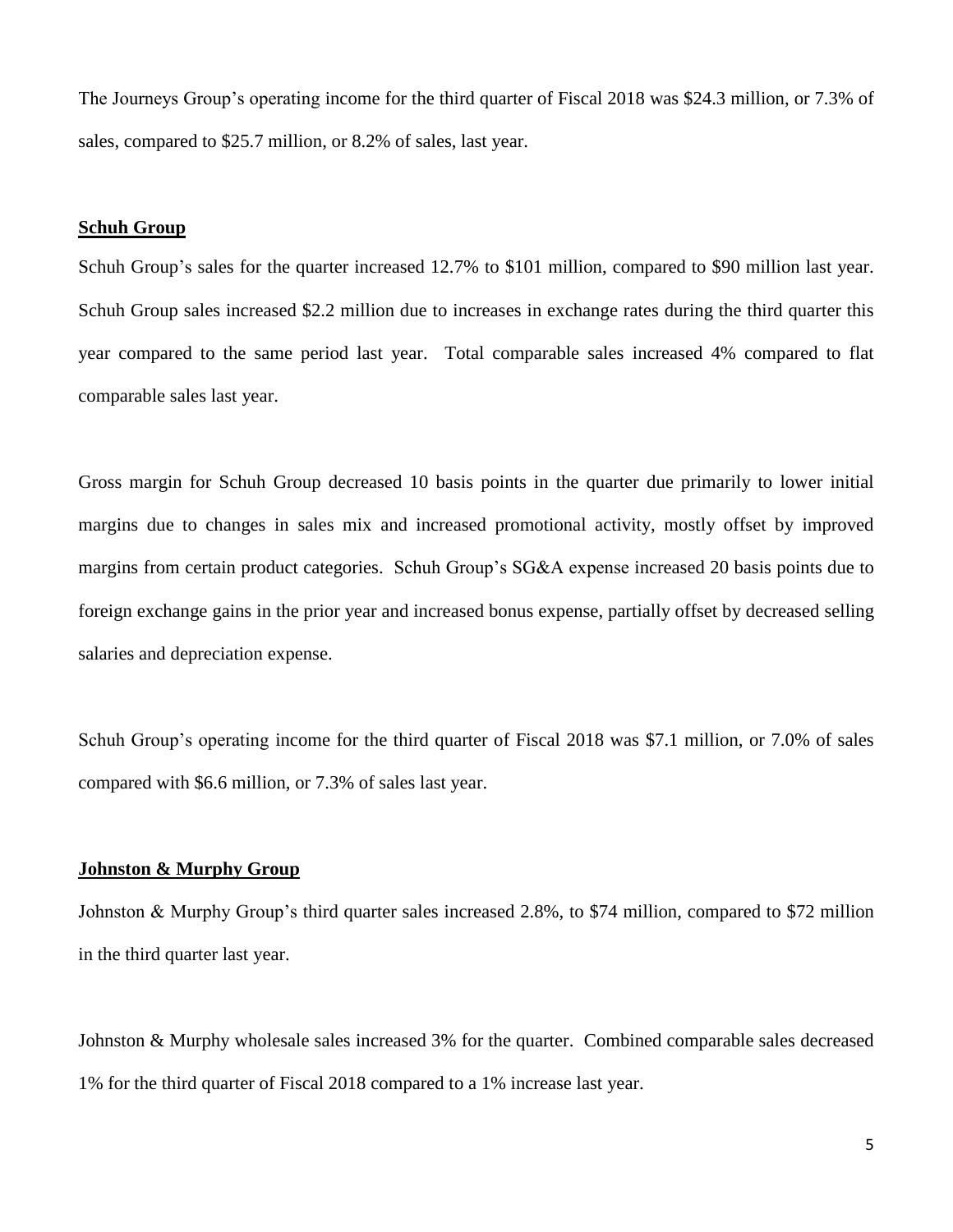Johnston & Murphy's gross margin for the Group increased 40 basis points in the quarter primarily due to improved initial margins due to higher selling prices. SG&A expense as a percent of sales was flat. The Group's rent expense increased for the third quarter, but this was offset by decreased selling salaries and advertising expenses.

The Group's operating income for the third quarter of Fiscal 2018 was \$5.3 million or 7.1% of sales, compared to \$4.9 million, or 6.8% of sales last year.

#### **Licensed Brands**

Licensed Brands' sales decreased 23.0% to \$26 million in the third quarter of Fiscal 2018, compared to \$34 million in the third quarter last year. Over half of the decreased sales are due to the loss of SureGrip Footwear, which was sold in the fourth quarter of Fiscal 2017, and the remaining decrease was primarily due to decreased sales of one smaller license and the expiration of a small footwear license.

Gross margin was down 300 basis points due to lower initial margins, reflecting the sale of SureGrip Footwear, which carried the group's highest gross margin, and reduced margins obtained on the sell-off of the remaining inventory on an expired license plus increased margin assistance compared to last year due to the difficult retail environment for casual shoes.

SG&A expense as a percent of sales increased 50 basis points due to increased royalty and advertising expenses, partially offset by decreased bad debt expense.

Operating income for the third quarter of Fiscal 2018 was \$1.2 million or 4.4% of sales, compared to \$2.7 million, or 7.9% of sales, last year.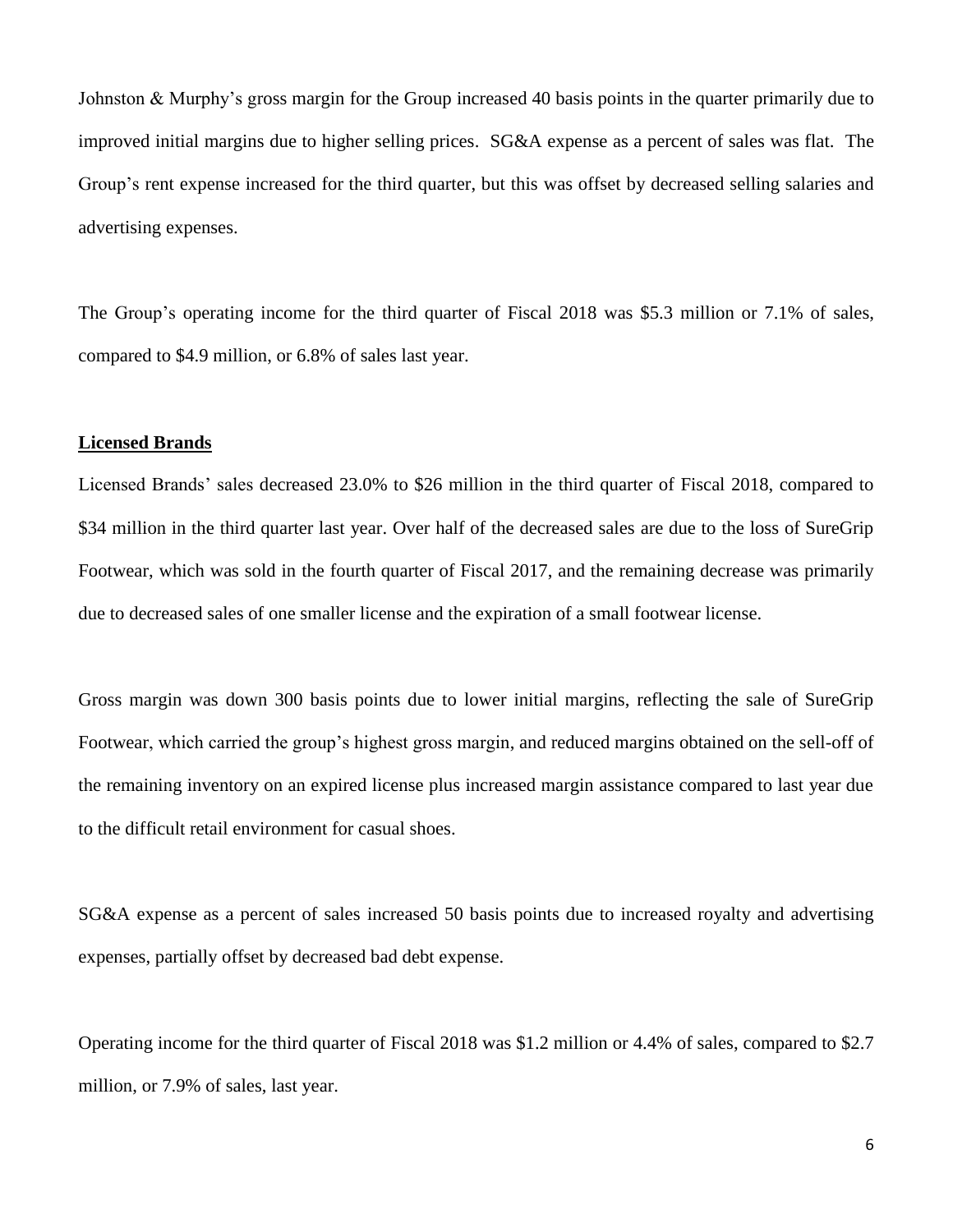#### **Corporate**

Corporate expenses, which exclude a \$182.2 million goodwill impairment charge, were \$10.0 million or 1.4% of sales for the third quarter of Fiscal 2018, compared to \$7.7 million or 1.1% of sales, last year. Adjusted for the applicable Excluded Items, corporate expenses were \$8.5 million this year compared to \$7.1 million last year, reflecting reversed bonus accruals in the prior year and increased professional fees and other corporate expenses. A reconciliation of non-GAAP financial measures to the most directly comparable GAAP measures is posted on the Company's website in conjunction with this document.

#### *Balance Sheet*

#### **Cash**

Cash at the end of the third quarter was \$51 million compared with \$31 million last year. We ended the quarter with \$28 million in U.K. debt, compared with \$40 million in U.K. debt last year. Domestic revolver borrowings were \$195 million at the end of the third quarter this year compared to \$186 million for the third quarter last year. The domestic revolver borrowings included \$21 million related to Genesco (UK) Limited and \$39 million related to GCO Canada, with \$135 million in U.S. dollar borrowings at the end of the third quarter of Fiscal 2018.

We did not repurchase any shares in the third quarter of Fiscal 2018. As of the end of the third quarter of Fiscal 2018, we still have about \$24 million remaining under the most recent buyback authorization. We repurchased 747,000 shares in the third quarter of Fiscal 2017 for a cost of \$39.8 million at an average price of \$53.34.

## **Inventory**

Inventories decreased 3% in the third quarter of Fiscal 2018 on a year-over-year basis. Retail inventory per square foot increased 1%.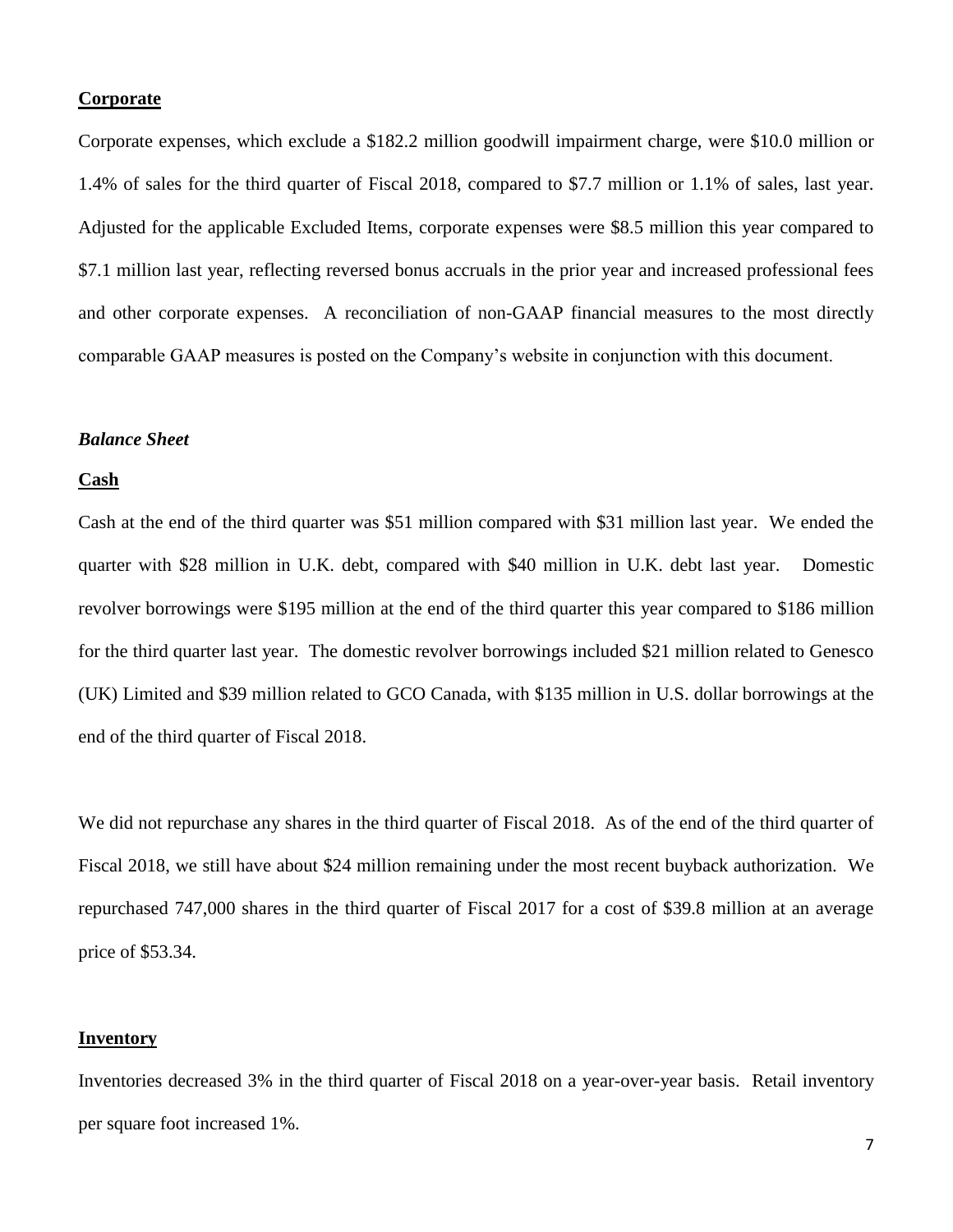# *Capital Expenditures and Store Count*

For the third quarter, capital expenditures were \$37 million, including the expansion of the Journeys distribution center, and depreciation and amortization was \$19 million. During the quarter, we opened 16 new stores and closed 34 stores. Excluding Locker Room by Lids in Macy's stores, we ended the quarter with 2,604 stores compared with 2,655 stores at the end of the third quarter last year, or a decrease of 2%. Square footage was down 1% on a year-over-year basis, including the Macy's locations and flat excluding the Macy's locations. The store count as of October 28, 2017 included:

| Lids stores (including 113 stores in Canada)    | 864   |
|-------------------------------------------------|-------|
| Lids Locker Room Stores (including 29 stores in | 168   |
| Canada)                                         |       |
| Lids Clubhouse stores                           | 22    |
| Journeys stores (including 46 stores in Canada) | 927   |
| Little Burgundy                                 | 36    |
| Journeys Kidz stores                            | 246   |
| Shi by Journeys stores                          | 28    |
| <b>Schuh Stores</b>                             | 132   |
| Johnston & Murphy Stores and Factory stores     | 181   |
| (including 7 stores in Canada)                  |       |
| <b>Total Stores</b>                             | 2,604 |
| Locker Room by Lids in Macy's stores            | 123   |
| <b>Total Stores and Macy's Locations</b>        | 2,727 |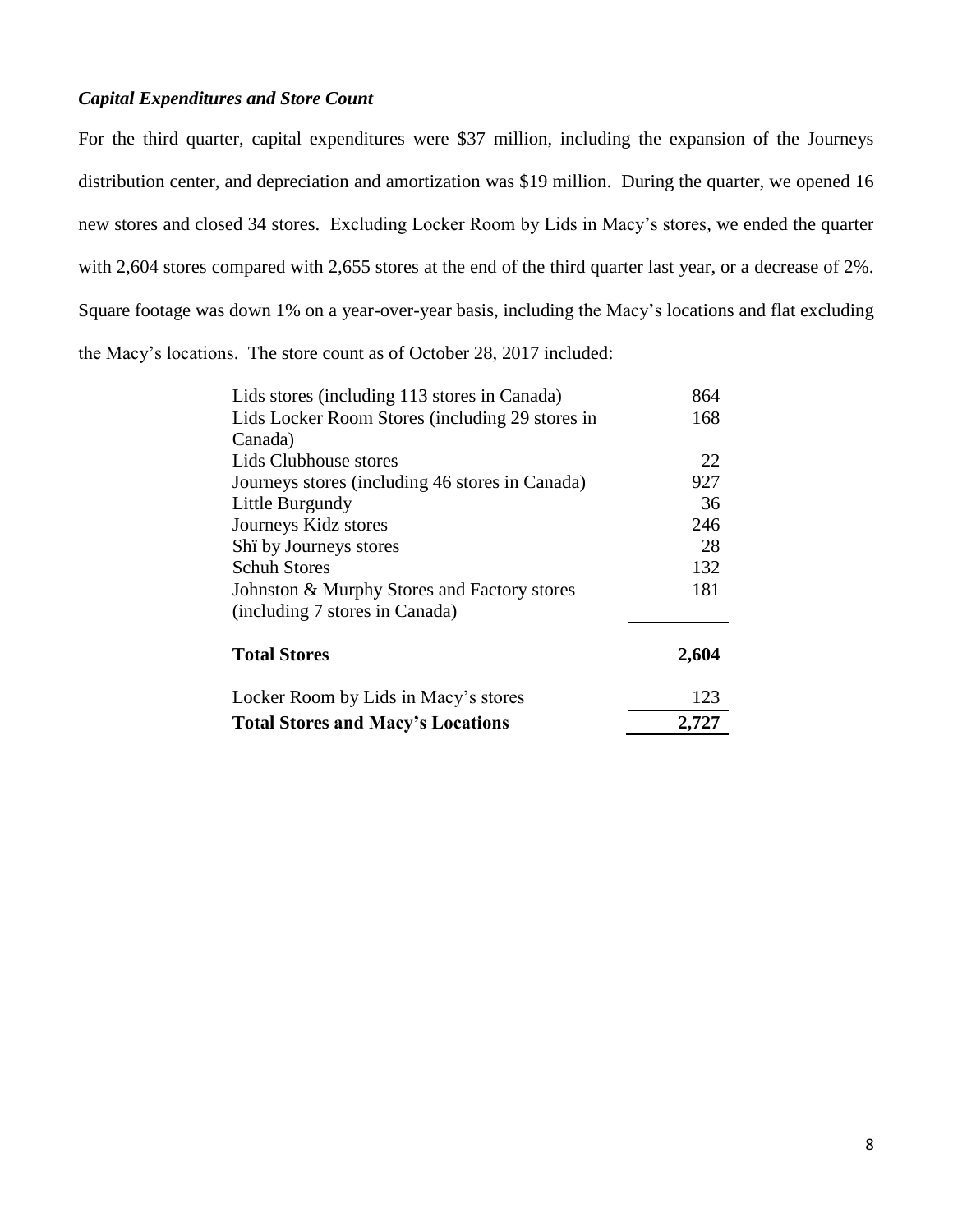For Fiscal 2018, we are forecasting capital expenditures in the range of \$130 to \$135 million and depreciation and amortization of about \$78 million. Projected square footage is expected to be down approximately 1% for Fiscal 2018. Our current store openings and closing plans by chain are as follows:

|                                    | <b>Actual</b><br><b>Jan 2017</b> | Projected<br><b>New</b> | Projected<br>Conv | Projected<br><b>Closings</b> | Projected<br><b>Jan 2018</b> |
|------------------------------------|----------------------------------|-------------------------|-------------------|------------------------------|------------------------------|
| <b>Journeys Group</b>              | 1,249                            | 45                      | $\bf{0}$          | (61)                         | 1,233                        |
| Journeys stores (U.S.)             | 900                              | 13                      | $\Omega$          | (36)                         | 877                          |
| Journeys stores (Canada)           | 44                               | $\overline{2}$          | $\theta$          | $\Omega$                     | 46                           |
| Little Burgundy                    | 36                               | $\overline{4}$          | $\overline{0}$    | $\Omega$                     | 40                           |
| Journeys Kidz stores               | 230                              | 26                      | $\overline{0}$    | (6)                          | 250                          |
| Shi by Journeys                    | 39                               | $\theta$                | $\overline{0}$    | (19)                         | 20                           |
| <b>Johnston &amp; Murphy Group</b> | 177                              | 7                       | $\bf{0}$          | (3)                          | 181                          |
| <b>Schuh Group</b>                 | 128                              | 7                       | $\bf{0}$          | (2)                          | 133                          |
| <b>Lids Sports Group</b>           | 1,240                            | 17                      | $\bf{0}$          | (92)                         | 1,165                        |
| Lids hat stores (U.S.)             | 770                              | 10                      | $\boldsymbol{0}$  | (35)                         | 745                          |
| Lids hat stores (Canada)           | 112                              | 4                       |                   | (4)                          | 113                          |
| Locker Room stores (U.S.)          | 146                              | 1                       | $\overline{2}$    | (17)                         | 132                          |
| Locker Room stores (Canada)        | 35                               | 0                       | (1)               | (5)                          | 29                           |
| Clubhouse stores                   | 26                               | $\Omega$                | (2)               | (3)                          | 21                           |
| Locker Room by Lids (Macy's)       | 151                              | 2                       | $\overline{0}$    | (28)                         | 125                          |
| <b>Total Stores</b>                | 2,794                            | 76                      | 0                 | (158)                        | 2,712                        |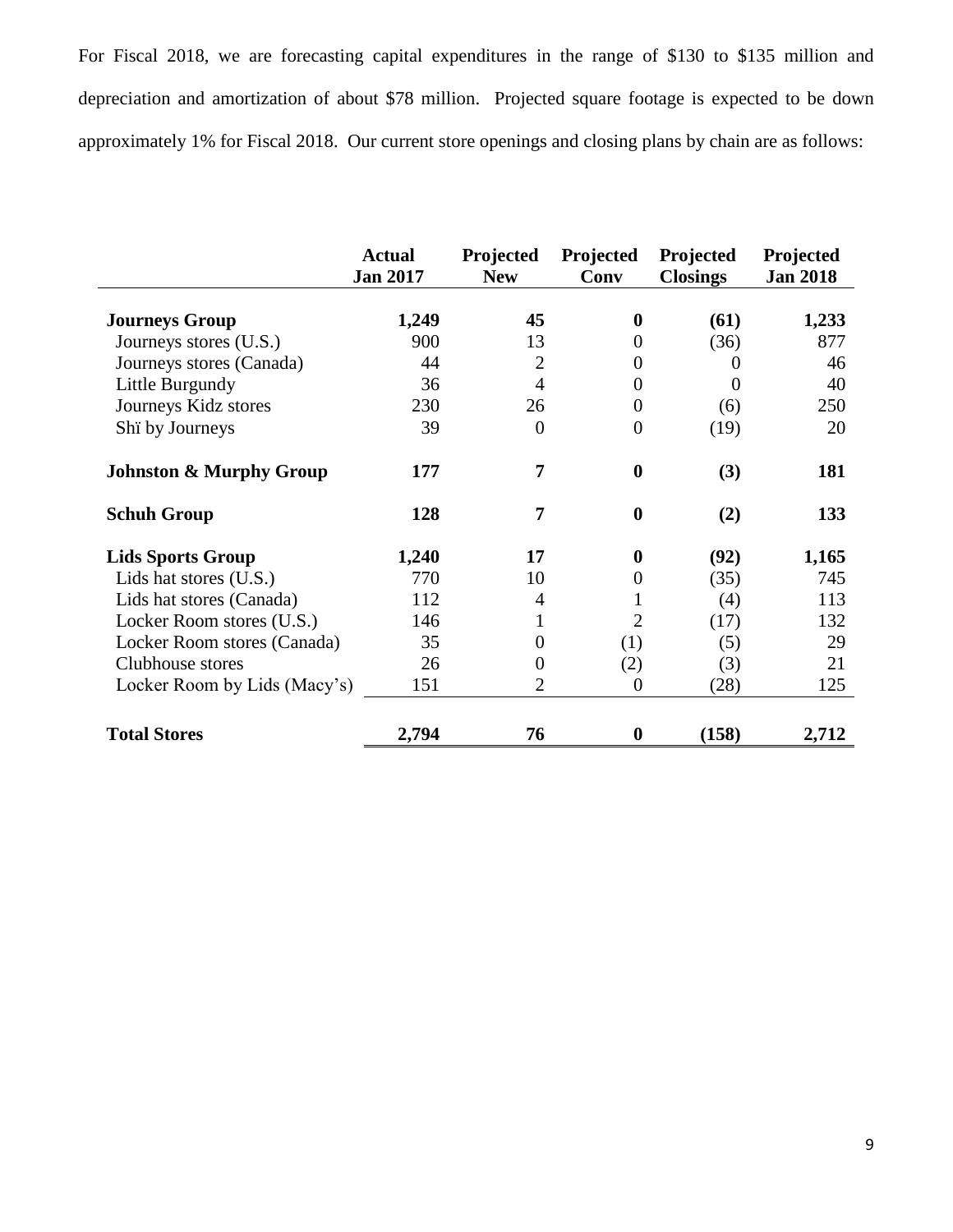# *Comparable Sales Assumptions in Fiscal 2018 Guidance*

Our guidance for Fiscal 2018 assumes comparable sales (including both same store sales and comparable

direct sales) for each retail segment by quarter as follows:

|                            | <b>Actual</b> | <b>Actual</b> | <b>Actual</b>  | <b>Guidance</b> |             |
|----------------------------|---------------|---------------|----------------|-----------------|-------------|
|                            | Q1            | Q2            | Q <sub>3</sub> | Q <sub>4</sub>  | <b>FY18</b> |
| Journeys Group             | (5)%          | 1%            | 4%             | $4 - 5\%$       | $1 - 2\%$   |
| Lids Sports Group          | 1%            | (2)%          | (6)%           | $(10) - (9)\%$  | $(5)-(4)\%$ |
| Schuh Group                | 10%           | 3%            | 4%             | $4 - 5\%$       | $4 - 5\%$   |
| Johnston & Murphy<br>Group | (3)%          | (1)%          | (1)%           | $4 - 5\%$       | $0 - 1\%$   |
| <b>Total Genesco</b>       | (1)%          | 0%            | $1\%$          | $0 - 1\%$       | $(1)$ - 1%  |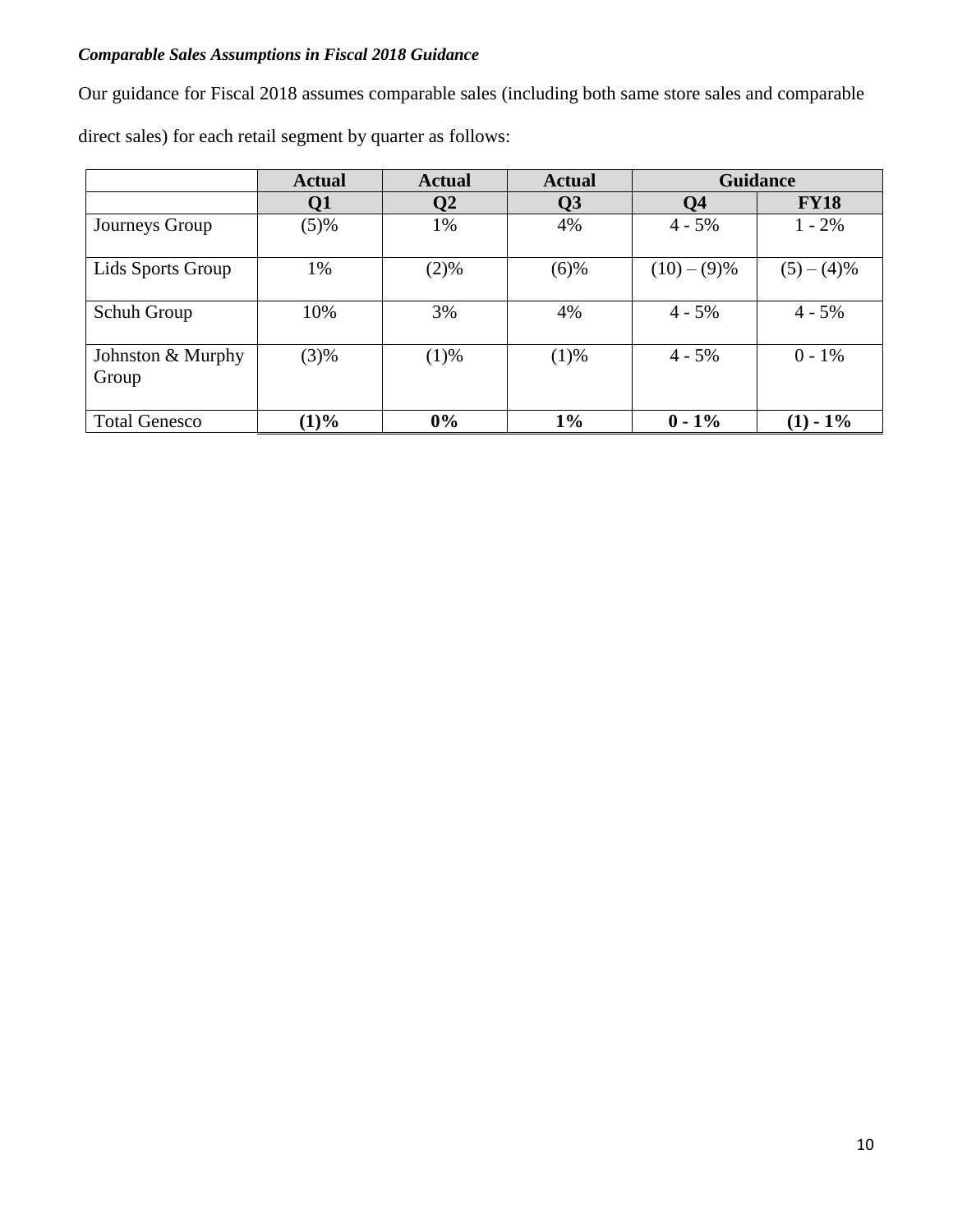#### **Cautionary Note Concerning Forward-Looking Statements**

This presentation contains forward-looking statements, including those regarding the performance outlook for the Company and its individual businesses (including, without limitation, sales, expenses, margins, growth and earnings) and all other statements not addressing solely historical facts or present conditions. Actual results could vary materially from the expectations reflected in these statements. A number of factors could cause differences These include adjustments to estimates and projections reflected in forward-looking statements, including the level and timing of promotional activity necessary to maintain inventories at appropriate levels; the timing and amount of non-cash asset impairments related to retail store fixed assets and intangible assets of acquired businesses; the effectiveness of the Company's omnichannel initiatives; costs associated with changes in minimum wage and overtime requirements; the effects of proposed tax reform legislation on the Company's effective tax rate, including the potential for a significant, one-time, non-cash charge to adjust the Company's deferred tax asset; the level of chargebacks from credit card users for fraudulent purchases or other reasons; weakness in the consumer economy and retail industry; effects on local consumer demand or on the national economy related to hurricanes or natural disasters; competition in the Company's markets, including online and including competition from some of the Company's vendors in both the licensed sports and branded footwear markets; fashion trends that affect the sales or product margins of the Company's retail product offerings as well as the lack of new fashion trends that might drive business, and the Company's ability to respond to fashion shifts quickly and effectively; weakness in shopping mall traffic and challenges to the viability of malls where the Company operates stores, including weakness related to planned closings of anchor, and department and other stores and other factors, and the extent and pace of growth of online shopping; risks related to the potential for terrorist events, especially in malls and shopping districts; the imposition of tariffs on imported products; changes in buying patterns by significant wholesale customers; bankruptcies or deterioration in financial condition of significant wholesale customers or the inability of wholesale customers or consumers to obtain credit; the Company's ability to obtain from suppliers products that are in-demand on a timely basis and disruptions in product supply or distribution; unfavorable trends in fuel costs, foreign exchange rates, foreign labor and material costs, and other factors affecting the cost of products; the effects of the British decision to exit the European Union, including potential effects on consumer demand, currency exchange rates, and the supply chain; the Company's ability to continue to complete and integrate acquisitions, expand its business and diversify its product base; changes in the timing of holidays or in the onset of seasonal weather affecting period-to-period sales comparisons; the performance of athletic teams, interest in athletic teams and leagues, the participants in major sporting events such as the Super Bowl and World Series, developments with respect to certain individual athletes, changes in partnerships between professional and collegiate sports organizations and the vendors that provide their uniforms and merchandise at retail, and other sports-related events or changes, including the timing of major sporting events, that may affect the Company's Lids Sports Group retail businesses, including period-toperiod comparisons. Additional factors that could affect the Company's prospects and cause differences from